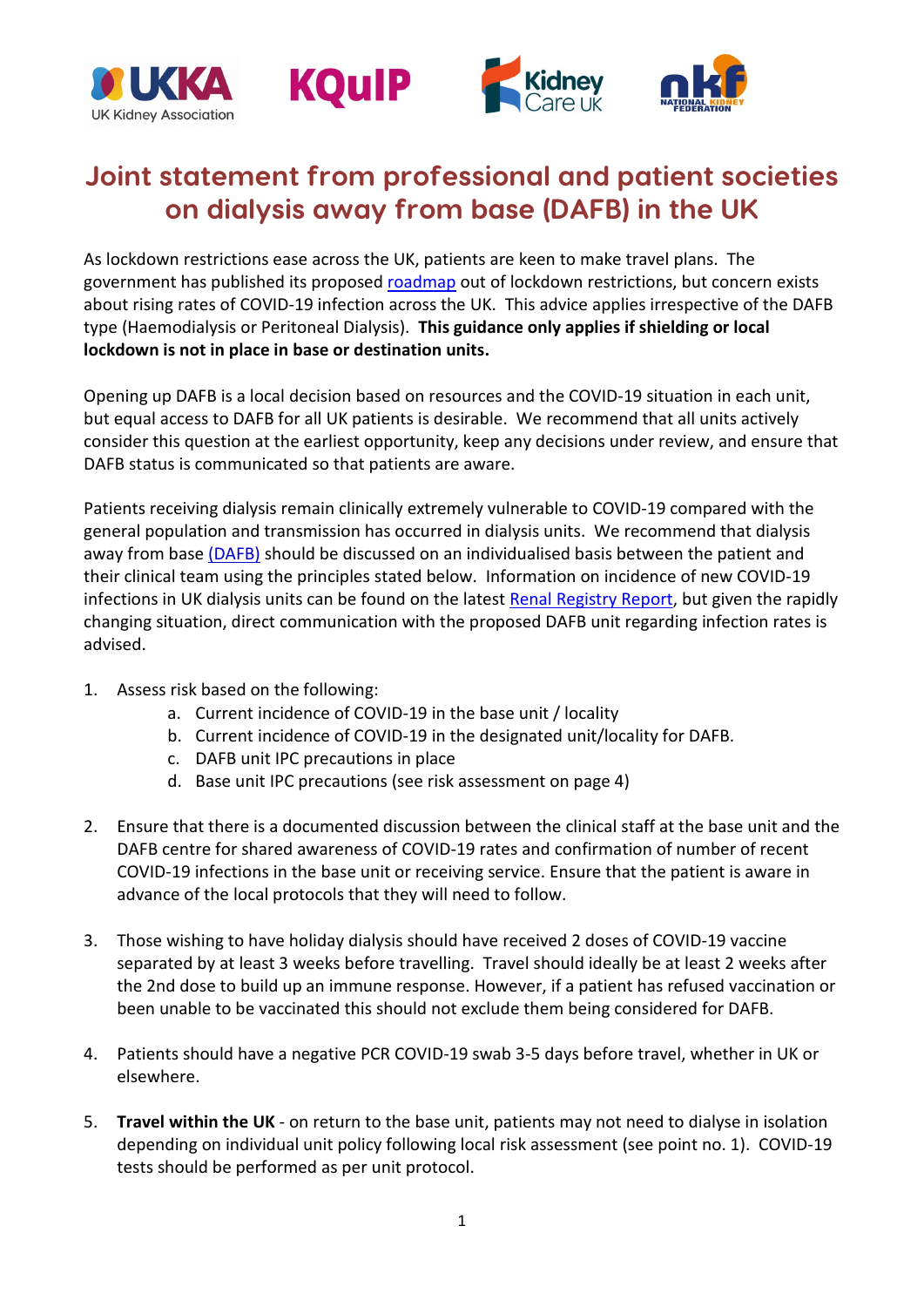







- 6. **Travel to non-UK countries designated "green" by the UK government** patients should follow [government guidance](https://www.gov.uk/guidance/travel-advice-novel-coronavirus) on privately-arranged testing requirements before and after travel. On return to the base unit, patients should dialyse in isolation for 10 days. An NHS COVID-19 test should be performed at the first dialysis session and then resume asymptomatic surveillance testing as per renal unit policy.
- **7. Travel to countries designated "amber" by the UK government –** from 19<sup>th</sup> July patients may travel to amber list countries provided it is at least 14 days since completing 2 doses of an NHS administered vaccine. **All patients will need to dialyse in isolation for 10 days on return (as per BBV policy).**

*Fully vaccinated patients* - on return to the base unit, from 19<sup>th</sup> July, patients who have received two vaccinations or are on a formally approved UK vaccine clinical trial, will not need to quarantine at home. A COVID-19 PCR test will still need to be arranged and paid for by the patient as per [government guidance](https://www.gov.uk/government/news/quarantine-free-travel-to-resume-on-19-july-for-fully-vaccinated-passengers-returning-from-amber-list-countries) (currently 2 days) after arrival and then asymptomatic surveillance testing as per renal unit policy.

*Patients who have not completed vaccination* - those who have not completed their vaccination course will still need to quarantine for 10 days. They may arrange and pay for a COVID-19 PCR test on day 5 as per government guidance.

- 8. **Return from countries designated "red" by the UK government –** this should only occur in rare, exceptional circumstances. On return to the UK, patients will be required to enter a managed quarantine hotel for 10 days following government guidelines, including those relating to medical review and criteria for medical exemption. **Safe return requires detailed planning by the medical team abroad and the receiving UK renal team providing care during the isolation period, especially as this may not be the patient's usual renal team.** Patients should dialyse in isolation for 10 days. COVID-19 tests should be arranged and paid for by the patient as per [government guidance](https://www.gov.uk/guidance/travel-advice-novel-coronavirus) (currently on days 2 and 8), and then asymptomatic surveillance testing as per renal unit policy.
- 9. Patients should not travel if they are a close contact (within 2m distance for at least 15 minutes) of any individual with COVID-19 infection, including other patients on the dialysis unit, within the preceding 14 days. This also applies if they have been advised to self-isolate for any reason.
- 10. Patients should not travel if they have symptoms of COVID-19 or are awaiting a COVID-19 PCR test result.
- 11. Patients should not travel if they have planned surgery within 14 days after the proposed holiday return date as they will be asked to self-isolate for 14 days before the operation.
- 12. Patients should follow local guidance for high risk prevalence, in the DAFB locality. This guidance is likely to vary with time and between areas.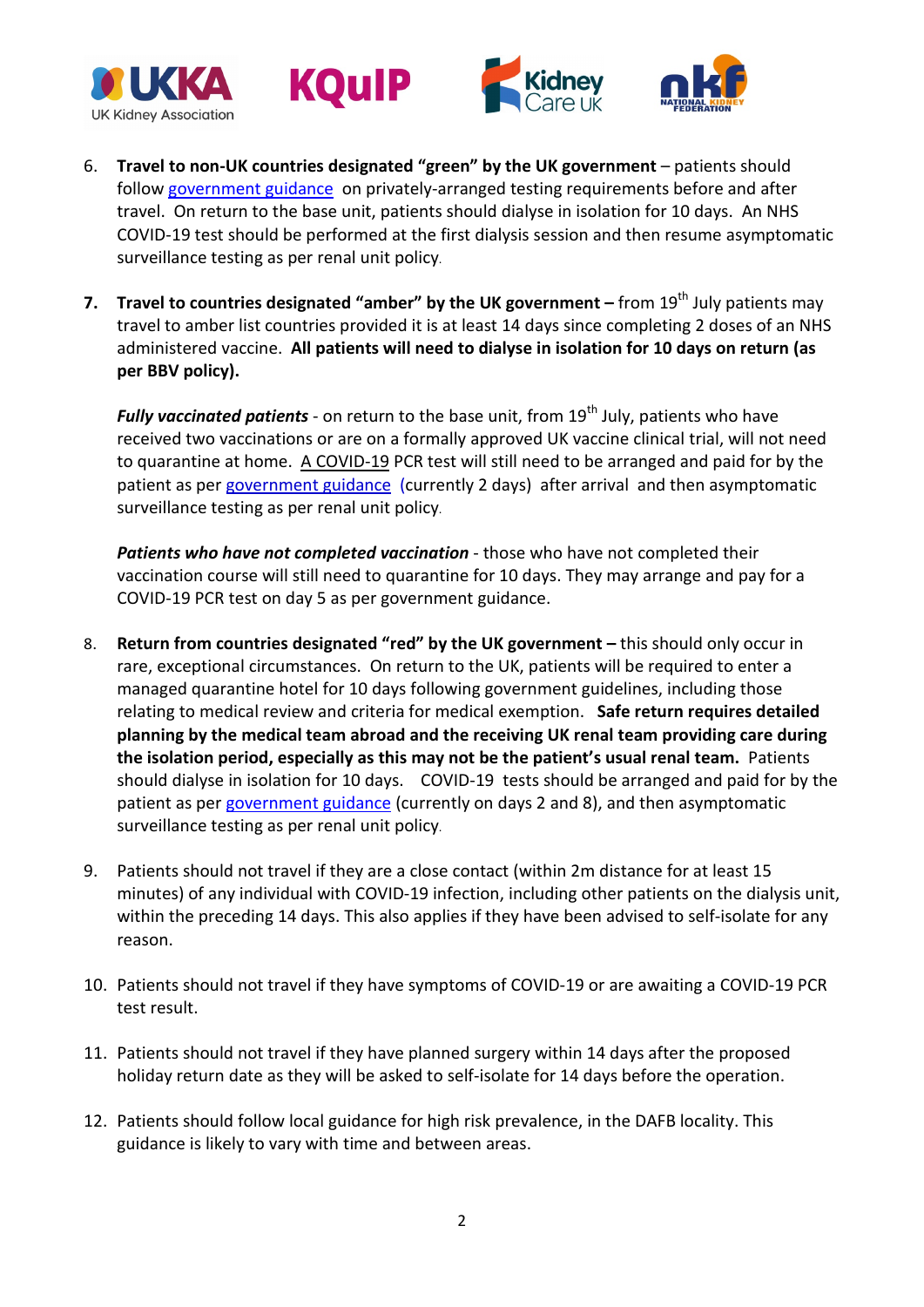







13. Advise patients to take out travel insurance before making any bookings due to the risk of sudden cancellations. Check what is covered by travel insurance in the event of an infection with COVID-19 just before or during the holiday.

## **Additional resources**

UK holiday arrangement and dialysis swap service (free service) <https://dialysisfreedom.co.uk/>

Kidney Care UK Holiday grant support <https://www.kidneycareuk.org/get-support/holidays-and-respite-breaks/>

NKF website holiday advice section <https://www.kidney.org.uk/holiday-guide-for-kidney-patients>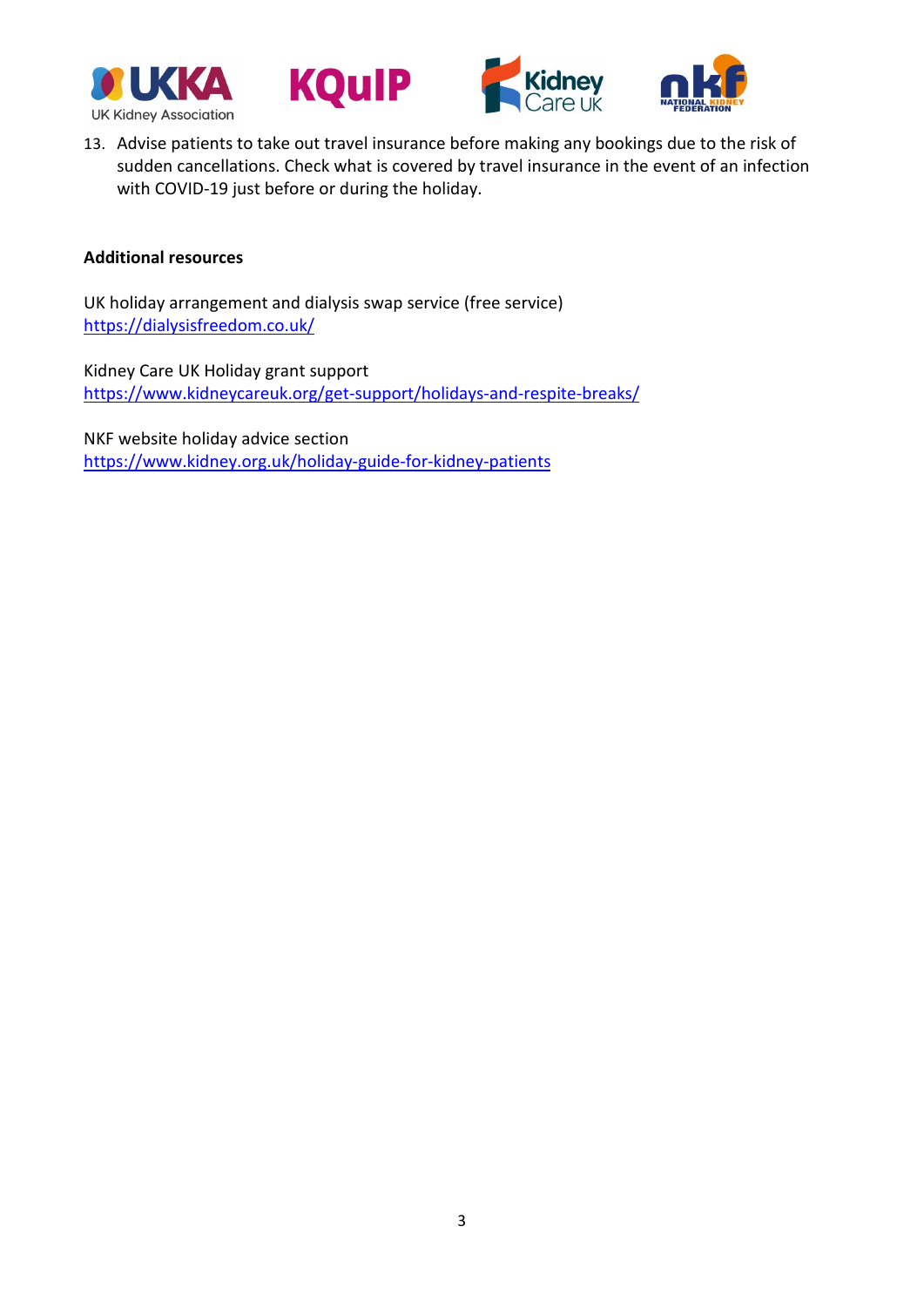







## **Haemodialysis unit COVID-19 risk assessment tool 2021**

| No.            | Question                                                                                       | <b>Yes</b> | <b>No</b> | <b>Notes</b> |
|----------------|------------------------------------------------------------------------------------------------|------------|-----------|--------------|
| 1              | Patient education - do patients know what                                                      |            |           |              |
|                | actions they should take to keep safe from                                                     |            |           |              |
|                | COVID-19, including new patients starting                                                      |            |           |              |
|                | dialysis?                                                                                      |            |           |              |
| 2              | Staff education - Have all staff been trained                                                  |            |           |              |
|                | on their individual role in protecting staff and<br>patients from COVID-19?                    |            |           |              |
| 3              | Vaccination - have all patients received 2                                                     |            |           |              |
|                | doses of a COVID-19 vaccine or been                                                            |            |           |              |
|                | encouraged to, including education to                                                          |            |           |              |
|                | address hesitancy?                                                                             |            |           |              |
| 4              | Triage - Do staff screen patients for                                                          |            |           |              |
|                | symptoms and temperature before entry to                                                       |            |           |              |
|                | waiting area?                                                                                  |            |           |              |
| 5              | Hand hygiene - are facilities in place before                                                  |            |           |              |
|                | entry to the waiting area/dialysis unit?                                                       |            |           |              |
| 6              | Hand hygiene - Do you regularly audit                                                          |            |           |              |
| $\overline{7}$ | patient compliance with hand hygiene?                                                          |            |           |              |
|                | Hand hygiene - Do you regularly audit staff<br>compliance with hand hygiene?                   |            |           |              |
| 8              | Waiting area - do you have visual prompts                                                      |            |           |              |
|                | for social distancing?                                                                         |            |           |              |
| 9              | Waiting area - are all the chairs at least 2                                                   |            |           |              |
|                | metres apart?                                                                                  |            |           |              |
| 10             | Waiting area - do you regularly audit                                                          |            |           |              |
|                | compliance with social distancing?                                                             |            |           |              |
| 11             | Waiting area - are chairs cleaned after each                                                   |            |           |              |
|                | use?                                                                                           |            |           |              |
| 12             | Cleaning - Do you perform regular audits of<br>cleaning practices in dialysis unit and waiting |            |           |              |
|                | area?                                                                                          |            |           |              |
| 13             | <b>Dialysis stations/chairs</b> $-$ are they                                                   |            |           |              |
|                | separated by at least 2 metres or if not, are                                                  |            |           |              |
|                | screens in place between?                                                                      |            |           |              |
| 14             | Patient masks - do all patients wear fluid                                                     |            |           |              |
|                | repellent/surgical face masks throughout the                                                   |            |           |              |
|                | dialysis process? (exception is when eating                                                    |            |           |              |
|                | and drinking but >2 metres away from others)                                                   |            |           |              |
| 15             | Staff social distancing - Do you audit staff                                                   |            |           |              |
|                | social distancing including in staff rooms &                                                   |            |           |              |
|                | workstations?                                                                                  |            |           |              |